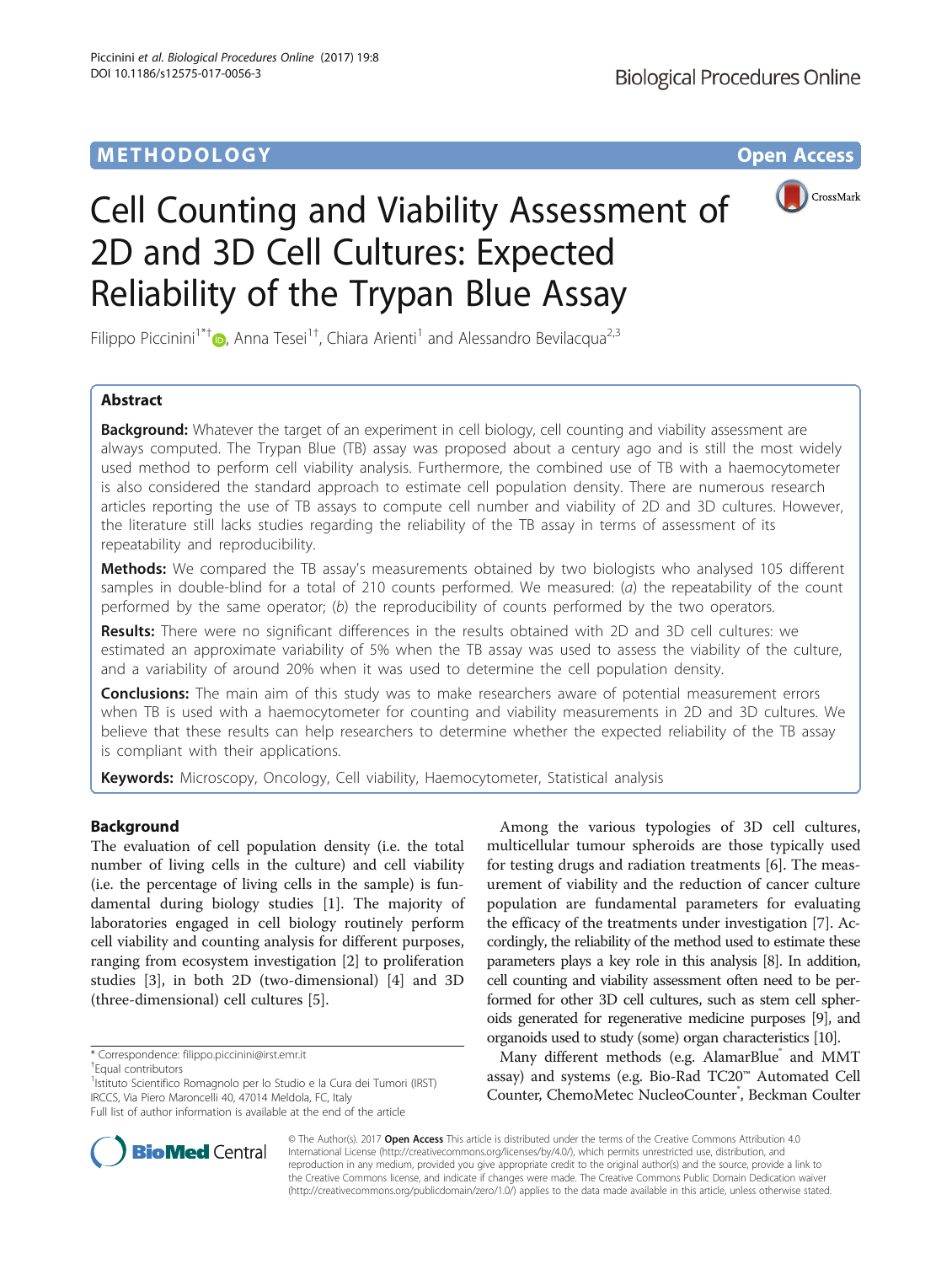<span id="page-1-0"></span>Vi-CELL™ XR Cell Viability Analyzer [\[11](#page-11-0)]) can be used to analyse cell viability [\[12\]](#page-11-0). Most of these share the same approach: the cells are stained using a light (or a fluorescent) dye to highlight dead cells (or living cells), and a detection system counts the number of cells highlighted, in addition to the total number of cells. Finally, cell viability is computed as the percentage of healthy cells in the sample [[13](#page-11-0)]. However, the Trypan Blue (TB) dye exclusion assay [\[14\]](#page-11-0) ,the first method proposed in the literature, is considered the standard cell viability measurement method [[15](#page-11-0)] and is still the most widely used approach [\[16\]](#page-11-0). Furthermore, TB paired with a haemocytometer grid (Fig. 1) is regarded as the standard approach for estimating the cell population density [\[17\]](#page-11-0), i.e. the total number of living cells in the culture [\[18\]](#page-11-0).

TB was synthesised for the first time in 1904 by Paul Ehrlich (Nobel prize in medicine, 1908) and was first used for clinical analysis before becoming a standard probe in biology. Today it is still widely used for several medical purposes such as the visualization of the lymphassociated primo vascular system [[19\]](#page-11-0) and of the anterior capsule during cataract surgery [[20](#page-11-0)]. Chemically, TB is defined as toluidine-derived dye characterized by a molecular weight of 960 Da [\[15\]](#page-11-0). Its chemical construction is  $C_{34}H_{28}N_6O_{14}S_4$ . Azidine Blue, Benzamine Blue, Chlorazol Blue, Diamine Blue, and Niagara Blue are synonyms for TB. TB is a cell membrane-impermeable molecule and therefore only enters cells having compromised membrane. From a practical point of view, with TB the cell viability is determined indirectly by detecting cell membrane integrity [\[21\]](#page-11-0). Upon entry into the cell, TB binds to intracellular proteins and in brightfield the dead cells appear blue (apoptotic and necrotic cells are not distinguished [\[1](#page-10-0)]), whereas the colour of living cells remains unchanged (Fig. 1c).

Over the past two decades a number of studies comparing TB with other assays have been published [[15](#page-11-0)] and several methods have proven more efficient than TB [[22\]](#page-11-0), especially those using fluorescent dyes [\[23\]](#page-11-0). The

use of TB has, in fact, several drawbacks [\[24](#page-11-0)]: (a) TB exerts a toxic effect on cells after a short exposure period, thus limiting cell counting to only a brief period after staining  $[25]$ ; (b) As TB binds to cellular proteins, there is a potential for binding to non-specific cellular artifacts, especially in primary cells from clinical samples; (c) There is a large number of false positives, i.e. "dead cells" resulting from irreversible damage to their membrane, and false negatives from cells that have already initiated the apoptotic pathway but still have intact membranes; (d) There is no standardized TB concentration for the measurement of cell viability; (e) Manual counting using a haemocytometer and a light microscope is time-consuming and operator-dependent. Although the TB assay requires the use of a fluorescence microscope, it has long been known that several fluorescent dyes are more reliable indicators of cell viability than the more traditional coloured dyes [[26](#page-11-0)]. For example, Acridine Orange (AO) and Propidium Iodide (PI) stainings have been shown to be more accurate in detecting live and dead cells than TB [\[27](#page-11-0)]. AO is a membrane-permeable cationic dye that binds to nucleic acids of viable cells. At low concentrations it causes a green fluorescence. PI is impermeable to intact membranes but readily penetrates the membranes of nonviable cells and binds to DNA or RNA, causing orange fluorescence. When AO and PI are used simultaneously, viable cells fluoresce green and nonviable cells fluoresce orange under fluorescence microscopy. Notwithstanding, TB is still the most commonly used dye for cell viability analysis because it is inexpensive, easy to use, it reacts quickly, and can be visualized with a standard brightfield microscope available in all biological laboratories [[2\]](#page-10-0). TB is also used in several automatic counters [[28\]](#page-11-0) and as the reference method for comparing customized cellcounting algorithms [[29\]](#page-11-0). However, in-depth validation studies of the TB assay used in combination with a haemocytometer in viability and counting measurements are lacking. Several articles have provided statistical

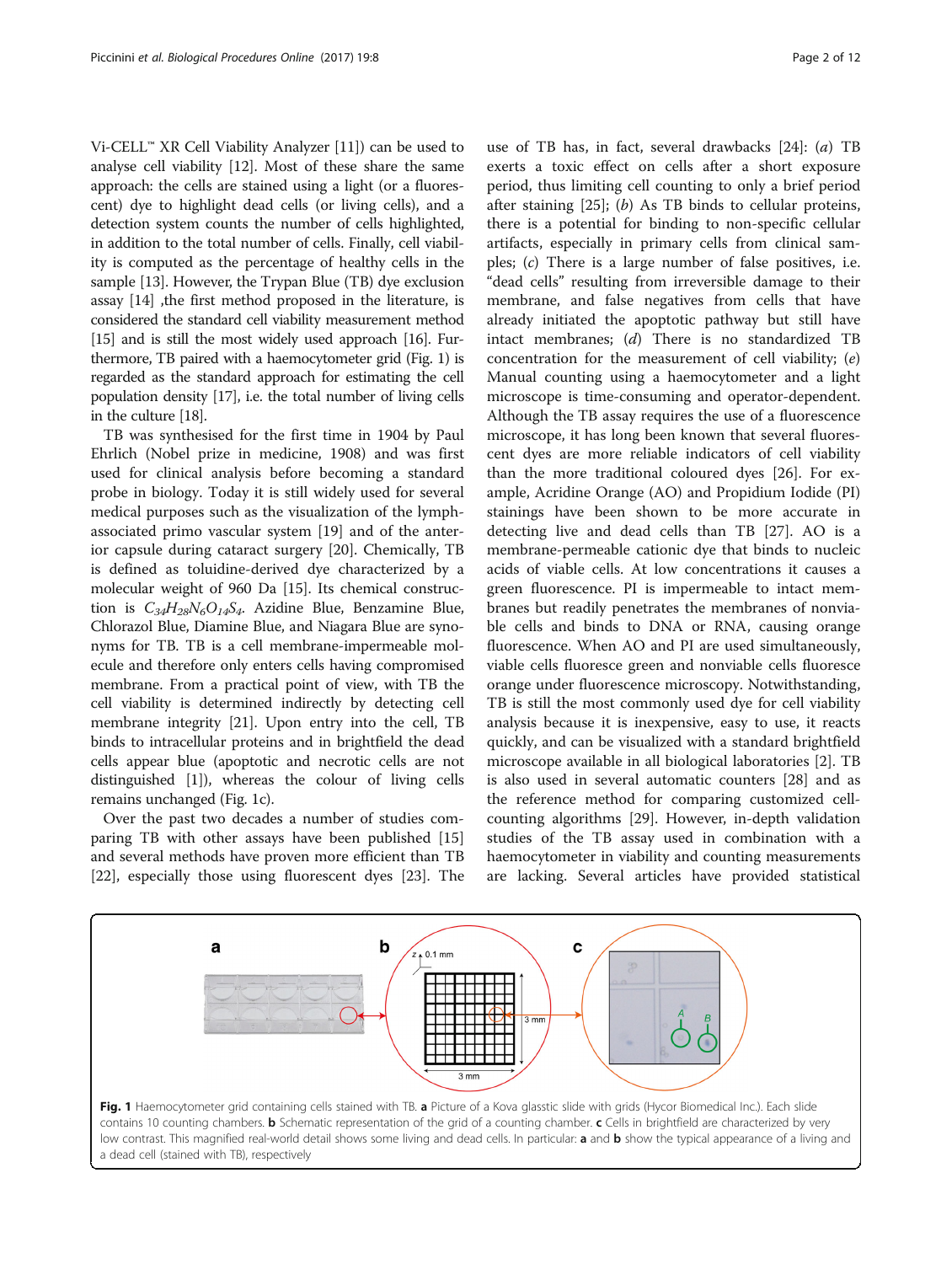analyses on its reliability. In 1964, Tennant [[30\]](#page-11-0) and Hathaway et al. [\[31](#page-11-0)] performed preliminary studies comparing TB, eosin Y and AO for the determination of the viability of in vitro and in vivo cultures. Twenty years later, Jones and Senft [[26](#page-11-0)] also considered fluorescein diacetase (FDA) and PI. In 1999, Leite et al. [[32](#page-11-0)] extended the research into this area, comparing the reliability of TB, AO and six other methods (i.e. Giemsa staining, ethidium bromide, PI, Annexin V, TUNEL assay and DNA ladder). In 2000, Mascotti et al. [[27](#page-11-0)] published an in-depth comparison between AO/PI and TB assays in which the viability of 7 aliquots of hematopoietic progenitor cells (HPC) and the percentage of viable cells was calculated as the average of 5 viability measurements performed by two operators. However, as the raw counting data was not reported, it was not possible to quantitatively infer the repeatability (intra-rater reliability) and reproducibility (inter-rater reliability) of the counts. The first study on the repeatability and reproducibility of the TB assay appeared in 2011 when Sanfilippo et al. [\[33\]](#page-11-0) assessed the reliability of TB and calcein AM/ethidium homodimer-1 (CaAM/EthD-1) staining in fresh and thawed human ovarian follicles. Measurements were performed by two independent operators. Reliability was evaluated by the intraclass correlation coefficient (ICC) and the differences between paired measurements were tested by the Wilcoxon signed-rank test. TB proved to be the more reliable staining method to evaluate follicle viability. However, the operators only evaluated 10 samples simultaneously. Finally, in 2015 Cadena-Herrera et al. [\[34](#page-11-0)] validated a manual, semi-automated, and fully automated TB exclusion-based methods. A single operator counted several samples in triplicate and the results obtained did not reveal a significant difference between the automated methods and the manual assay. However, 3D cell cultures were not taken into account and no considerations about measurement errors between different operators were made.

In this work we studied repeatability and reproducibility with the specific aim of assessing measurement errors occurring when TB is used in counting and viability applications in 2D and 3D cell cultures. Repeatability is the closeness of the agreement among subsequent measurements of the same object carried out under the same measurement conditions. Reproducibility is defined as the closeness of the agreement among measurements of the same object carried out under different measurement conditions [[35\]](#page-11-0). In particular, the viability and total number of living cells of the culture were the "objects" being measured in our experiments. Thus, the operators performing the measurements represented the changing "condition" when assessing reproducibility. In practical terms, each operator generated and analysed 5 different samples from the same 13 2D cell cultures and 8 3D cell cultures (i.e. multicellular spheroids), making a total of

10 samples considered for each culture. Repeatability for each culture was evaluated by calculating the variability of the measurements obtained by the single operator. Conversely, reproducibility for each culture was estimated by comparing the measurements obtained by two operators. Overall, 210 samples were analysed (Table [1](#page-3-0)).

The main aim of this work was to make researchers aware of the measurement errors that can occur when the TB assay is used to evaluate population and viability of 2D and 3D cell cultures. Given that this is a preliminary study, global accurate overall accuracy values of assay reliability used in different contexts and with different cell lines cannot be provided. However, we believe that our findings can help researchers to evaluate whether the *expected* repeatability and reproducibility of the TB assay are compliant with those required by their own application.

# Methods

# 2D Cell Cultures

To assess the TB reliability we prepared 8  $25$ -cm<sup>2</sup> flasks (called  $A_i$ ,  $i = 1, ..., 8$ ) containing A549 cells (cells at the 36th passage) and 5 25-cm<sup>2</sup> flasks (called  $P_k$ ,  $k = 1, ..., 5$ ) containing PANC-1 cells (cells at the 116th passage). A549 and PANC-1 are well known and widely used commercial cancer cell lines (American Type Culture Collection - ATCC, Rockville, MD, USA). A549, a lung adenocarcinoma cell line of regular-shaped cells, was adhesion-cultured in Kaighn's modification of Ham's F-12 medium (F12 K, ATCC) and supplemented with 10% fetal bovine serum (FBS, EuroClone, Milan, Italy), 1% penicillin/streptomycin (GE Healthcare, Milan, Italy) and 2% amphotericin B (Euroclone). PANC-1, an epithelioid cell line derived from a human pancreatic carcinoma of ductal cell origin, was grown in medium composed of DMEM/Ham's F12 (1:1) (Euroclone) supplemented with 10% fetal calf serum (FCS, Euroclone), 2 mM glutamine (Euroclone) and 10 mg/ml insulin (Sigma-Aldrich, St. Louis, MO, USA). All the cells were maintained in an incubator at  $5\%$  CO<sub>2</sub> humidified atmosphere at 37 °C and checked periodically for mycoplasma contamination using the MycoAlertTM Mycoplasma Detection Kit (Lonza, Basel, Switzerland). Once detached from the surface of the flask, cells started losing their morphology and gradually became round.

All flasks Ai were prepared simultaneously in the morning and kept in the incubator for 24 h. Then, as previously done by Cadena-Herrera et al. [\[34\]](#page-11-0), each flask  $A_i$  was subjected to a different thermal shock to differentiate the cell viability between flasks.  $A_1$  and  $A_2$  were simply moved from the incubator to a sterile laminar flow hood at room temperature.  $A_3$  and  $A_4$  underwent a freeze-thaw cycle (incubator at 37 °C, freezer at −80 °C and were then returned once to the incubator at 37 °C).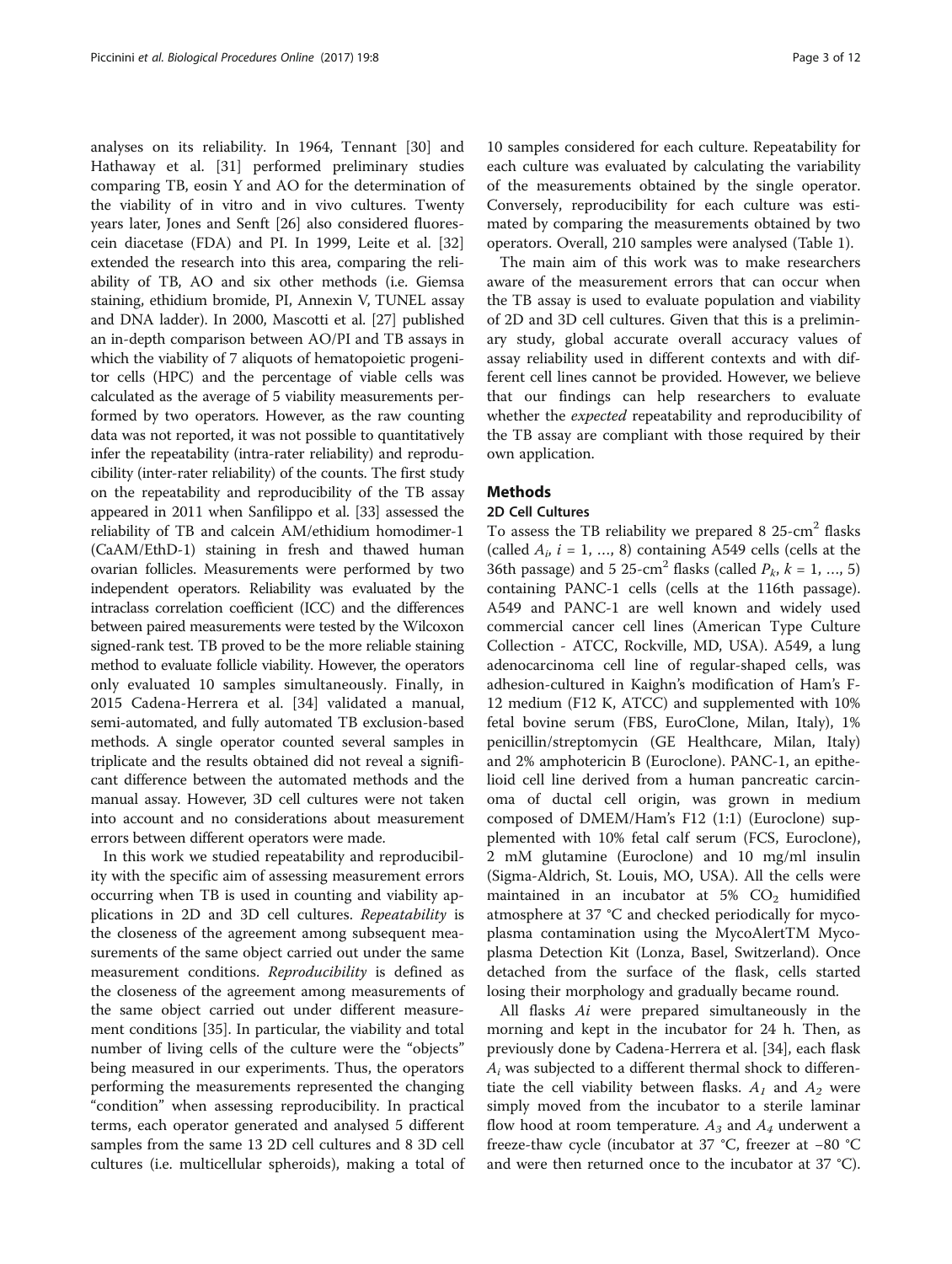|                    |                             | ${\cal O}_1$ |            |               | $\mathcal{O}_2$ |                |               |
|--------------------|-----------------------------|--------------|------------|---------------|-----------------|----------------|---------------|
|                    |                             | Live cells   | Dead cells | Viability [%] | Live cells      | Dead cells     | Viability [%] |
| A <sub>1</sub>     | $S_1$                       | 271          | 39         | 87.42         | 306             | 33             | 90.27         |
|                    | $\mathsf{S}_2$              | 330          | 51         | 86.61         | 339             | $41$           | 89.21         |
|                    | $\mathcal{S}_3$             | 327          | 37         | 89.84         | 297             | 28             | 91.38         |
|                    | $S_4$                       | 363          | 24         | 93.80         | 345             | 23             | 93.75         |
|                    | $\mathsf{S}_5$              | 336          | 40         | 89.36         | 394             | 30             | 92.92         |
| A <sub>2</sub>     | $\mathsf{S}_1$              | 234          | 92         | 71.78         | 325             | 77             | 80.85         |
|                    | $\mathsf{S}_2$              | 178          | 57         | 75.74         | 320             | 71             | 81.84         |
|                    | $\mathcal{S}_3$             | 176          | 48         | 78.57         | 274             | 53             | 83.79         |
|                    | $\mathsf S_4$               | 250          | 67         | 78.86         | 204             | 55             | 78.76         |
|                    | $\mathsf{S}_5$              | 442          | 102        | 81.25         | 244             | 50             | 82.99         |
| $A_3$              | $\mathcal{S}_1$             | 277          | 114        | 70.84         | 218             | 79             | 73.40         |
|                    | $\mathsf{S}_2$              | 259          | 108        | 70.57         | 241             | 87             | 73.48         |
|                    | $\mathsf{S}_3$              | 297          | 111        | 72.79         | 309             | 101            | 75.37         |
|                    | $S_4$                       | 253          | 76         | 76.90         | 220             | 182            | 54.73         |
|                    | $\mathsf{S}_5$              | 247          | 86         | 74.17         | 178             | 64             | 73.55         |
| $A_4$              | $S_1$                       | 248          | 84         | 74.70         | 364             | 137            | 72.65         |
|                    | $\mathsf{S}_2$              | 326          | 121        | 72.93         | 390             | 136            | 74.14         |
|                    | $\mathcal{S}_3$             | 173          | 53         | 76.55         | 407             | 133            | 75.37         |
|                    | $\mathsf{S}_4$              | 303          | 105        | 74.26         | 343             | 119            | 74.24         |
|                    | $\mathsf{S}_5$              | 301          | 106        | 73.96         | 364             | 122            | 74.90         |
| $A_5$              | $S_1$                       | 131          | 119        | 52.40         | 202             | 145            | 58.21         |
|                    | $\mathsf{S}_2$              | 130          | 113        | 53.50         | 218             | 227            | 48.99         |
|                    | $\mathcal{S}_3$             | 143          | 64         | 69.08         | 110             | 24             | 82.09         |
|                    | $\mathsf S_4$               | 166          | 64         | 72.17         | 172             | 49             | 77.83         |
|                    | $\mathsf{S}_5$              | 166          | 83         | 66.67         | 259             | 68             | 79.20         |
| $A_6$              | $\mathcal{S}_1$             | 91           | 12         | 88.35         | 162             | 88             | 64.80         |
|                    | $\mathsf{S}_2$              | 46           | 35         | 56.79         | 116             | 76             | 60.42         |
|                    | $S_3$                       | 81           | 33         | 71.05         | 83              | 40             | 67.48         |
|                    | $\mathcal{S}_4$             | 93           | 49         | 65.49         | 100             | 48             | 67.57         |
|                    | $\mathsf{S}_5$              | 101          | 50         | 66.89         | 128             | 60             | 68.09         |
| A <sub>7</sub>     | $\mathcal{S}_1$             | 198          | 206        | 49.01         | 108             | 103            | 51.18         |
|                    | $\mathsf{S}_2$              | 244          | 267        | 47.75         | 165             | 126            | 56.70         |
|                    | $\mathsf{S}_3$              | 208          | 163        | 56.06         | 249             | 190            | 56.72         |
|                    | $\mathsf S_4$               | 207          | 130        | 61.42         | 177             | 146            | 54.80         |
|                    | $\mathsf{S}_5$              | 146          | 120        | 54.89         | 201             | 174            | 53.60         |
| $\mathcal{A}_{8}$  | $\boldsymbol{S}_1$          | 111          | 181        | 38.01         | 142             | 200            | 41.52         |
|                    | $\mathsf{S}_2$              | 147          | 294        | 33.33         | 121             | 220            | 35.48         |
|                    | $\mathsf{S}_3$              | 178          | 179        | 49.86         | 199             | 220            | 47.49         |
|                    | $\mathsf S_4$               | 169          | 137        | 55.23         | 129             | 142            | 47.60         |
|                    | $\mathsf{S}_5$              | 147          | 118        | 55.47         | 106             | 128            | 45.30         |
| $\boldsymbol{P}_1$ | $\boldsymbol{\mathit{S}}_1$ | $107$        | 11         | 95.24         | 100             | 5              | 90.68         |
|                    | $\mathsf{S}_2$              | $80\,$       | 8          | 96.25         | $77\,$          | $\mathsf{3}$   | 90.91         |
|                    | $\mathsf{S}_3$              | 101          | 9          | 95.18         | 79              | $\overline{4}$ | 91.82         |

<span id="page-3-0"></span>**Table 1** Original measurements for all  $S_k$  analysed by  $O_1$  and  $O_2$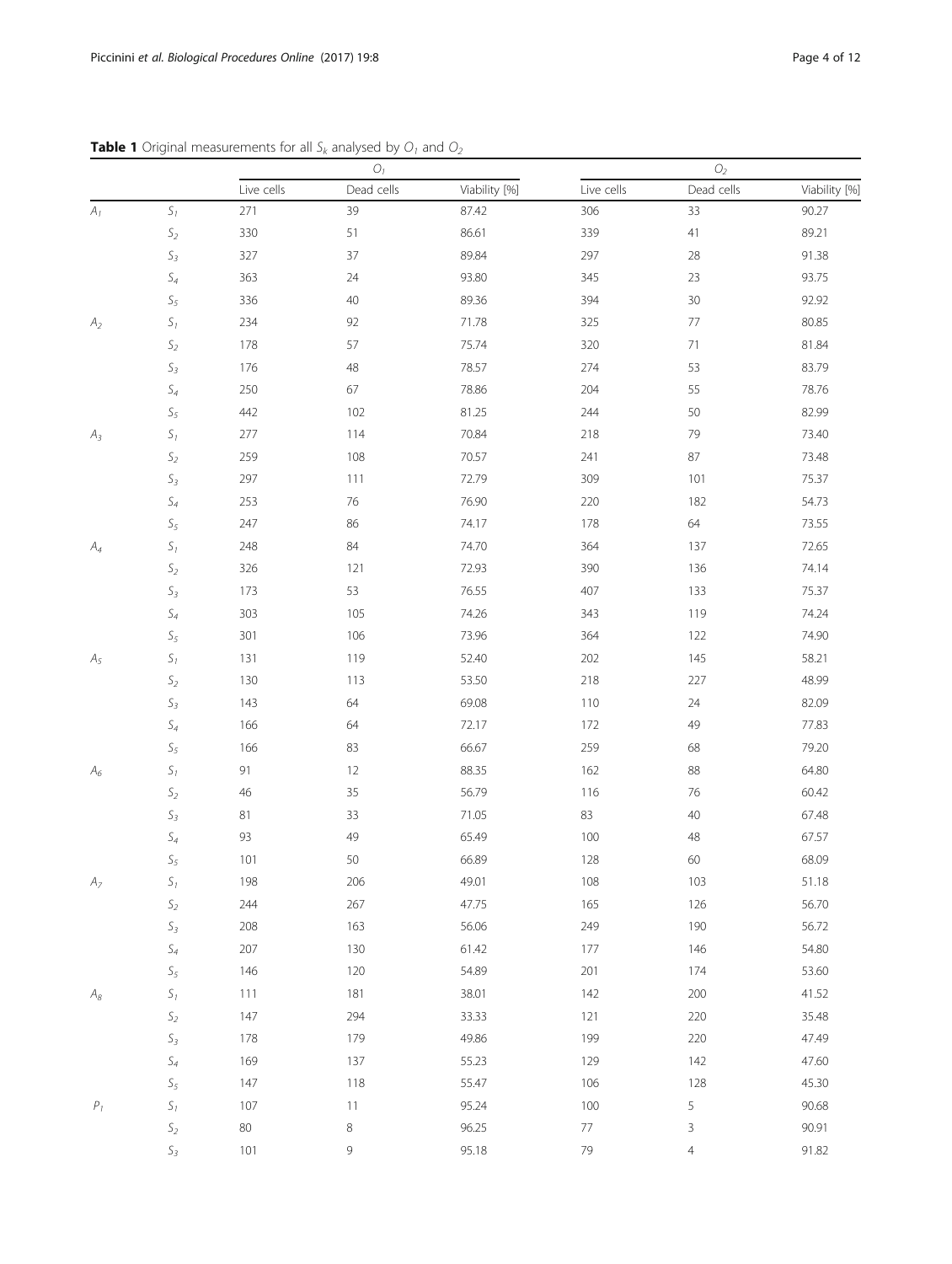|  | <b>Table 1</b> Original measurements for all $S_k$ analysed by $O_1$ and $O_2$ (Continued) |  |  |
|--|--------------------------------------------------------------------------------------------|--|--|
|  |                                                                                            |  |  |

|                 | ╯               |         | n                        | ÷     |         |                |       |
|-----------------|-----------------|---------|--------------------------|-------|---------|----------------|-------|
|                 | $\mathsf{S}_4$  | 83      | $\overline{\mathcal{I}}$ | 95.59 | 65      | $\mathsf{3}$   | 92.22 |
|                 | $\mathcal{S}_5$ | $70\,$  | 6                        | 95.65 | 88      | $\overline{4}$ | 92.11 |
| P <sub>2</sub>  | $\mathcal{S}_1$ | 106     | 17                       | 86.87 | 86      | 13             | 86.18 |
|                 | $\mathsf{S}_2$  | 118     | 21                       | 90.00 | 99      | $11$           | 84.89 |
|                 | $\mathsf{S}_3$  | 99      | 12                       | 87.60 | 106     | 15             | 89.19 |
|                 | $\mathsf S_4$   | 107     | 12                       | 80.00 | 80      | 20             | 89.92 |
|                 | $\mathsf{S}_5$  | 119     | 14                       | 78.50 | $84\,$  | 23             | 89.47 |
| $P_3$           | $\mathcal{S}_1$ | 63      | 14                       | 77.61 | 52      | 15             | 81.82 |
|                 | $\mathsf{S}_2$  | 46      | 14                       | 74.14 | 43      | 15             | 76.67 |
|                 | $\mathsf{S}_3$  | 52      | $10$                     | 81.69 | 58      | 13             | 83.87 |
|                 | $\mathsf{S}_4$  | $75\,$  | $17\,$                   | 72.73 | 56      | $21\,$         | 81.52 |
|                 | $\mathsf{S}_5$  | 52      | 11                       | 75.86 | 44      | 14             | 82.53 |
| $\mathsf{P}_4$  | $\mathsf{S}_1$  | 55      | 48                       | 54.17 | 39      | 33             | 53.40 |
|                 | $\mathsf{S}_2$  | 57      | 44                       | 43.48 | 30      | 39             | 56.44 |
|                 | $\mathsf{S}_3$  | 49      | 44                       | 51.04 | 49      | 47             | 52.69 |
|                 | $\mathsf S_4$   | 40      | 30                       | 55.65 | 69      | 55             | 57.14 |
|                 | $\mathsf{S}_5$  | 38      | 42                       | 57.43 | 85      | 63             | 47.50 |
| $\mathit{P}_5$  | $\mathcal{S}_1$ | 14      | 116                      | 11.59 | $\,8$   | 61             | 10.77 |
|                 | $\mathsf{S}_2$  | 13      | 91                       | 9.26  | 5       | 49             | 12.50 |
|                 | $\mathcal{S}_3$ | 15      | 127                      | 16.22 | 12      | 62             | 10.56 |
|                 | $\mathsf{S}_4$  | 18      | 138                      | 10.26 | $\,8\,$ | $70\,$         | 11.54 |
|                 | $\mathsf{S}_5$  | 11      | 71                       | 13.33 | $10\,$  | 65             | 13.41 |
| $SP1$           | $\mathcal{S}_1$ | 100     | 69                       | 59.17 | 133     | 82             | 61.86 |
|                 | $\mathsf{S}_2$  | 116     | 106                      | 52.25 | $94\,$  | $72\,$         | 56.63 |
|                 | $\mathsf{S}_3$  | 136     | 88                       | 60.71 | 72      | 39             | 64.86 |
|                 | $\mathsf{S}_4$  | 116     | 87                       | 57.14 | 100     | 40             | 71.43 |
|                 | $\mathsf{S}_5$  | 163     | 96                       | 62.93 | 80      | 45             | 64.00 |
| $SP2$           | $\mathsf{S}_1$  | 155     | 120                      | 56.36 | 66      | 73             | 47.48 |
|                 | $\mathsf{S}_2$  | 125     | 94                       | 57.08 | 125     | $71\,$         | 63.78 |
|                 | $\mathcal{S}_3$ | 158     | 87                       | 64.49 | 103     | 74             | 58.19 |
|                 | $\mathsf S_4$   | 154     | 75                       | 67.25 | 85      | 68             | 55.56 |
|                 | $\mathsf{S}_5$  | 156     | 81                       | 65.82 | 219     | 177            | 55.30 |
| SP <sub>3</sub> | $\mathsf{S}_1$  | 167     | 42                       | 79.90 | 117     | 18             | 86.67 |
|                 | $\mathsf{S}_2$  | 191     | $40\,$                   | 82.68 | $97\,$  | $13$           | 88.18 |
|                 | $\mathsf{S}_3$  | 128     | $41$                     | 75.74 | 180     | 23             | 88.67 |
|                 | $\mathsf{S}_4$  | 109     | 39                       | 73.65 | 113     | $21$           | 84.33 |
|                 | $\mathsf{S}_5$  | 146     | 34                       | 81.11 | 130     | $22\,$         | 85.53 |
| ${\cal SP}_4$   | $\mathcal{S}_1$ | 101     | $71\,$                   | 58.72 | 58      | 33             | 63.74 |
|                 | $\mathsf{S}_2$  | 114     | 65                       | 63.69 | 163     | 61             | 72.77 |
|                 | $\mathsf{S}_3$  | 92      | 60                       | 60.53 | 141     | 45             | 75.81 |
|                 | $\mathsf{S}_4$  | 92      | 53                       | 63.45 | 124     | 60             | 67.39 |
|                 | $\mathsf{S}_5$  | 179     | $77\,$                   | 69.92 | 121     | 56             | 68.36 |
| $SP_5$          | $\mathsf{S}_1$  | 260     | 96                       | 73.03 | 140     | 57             | 71.07 |
|                 | $\mathsf{S}_2$  | $207\,$ | 88                       | 70.17 | 282     | 45             | 86.24 |
|                 | $\mathsf{S}_3$  | 232     | 64                       | 78.38 | 173     | 53             | 76.55 |
|                 |                 |         |                          |       |         |                |       |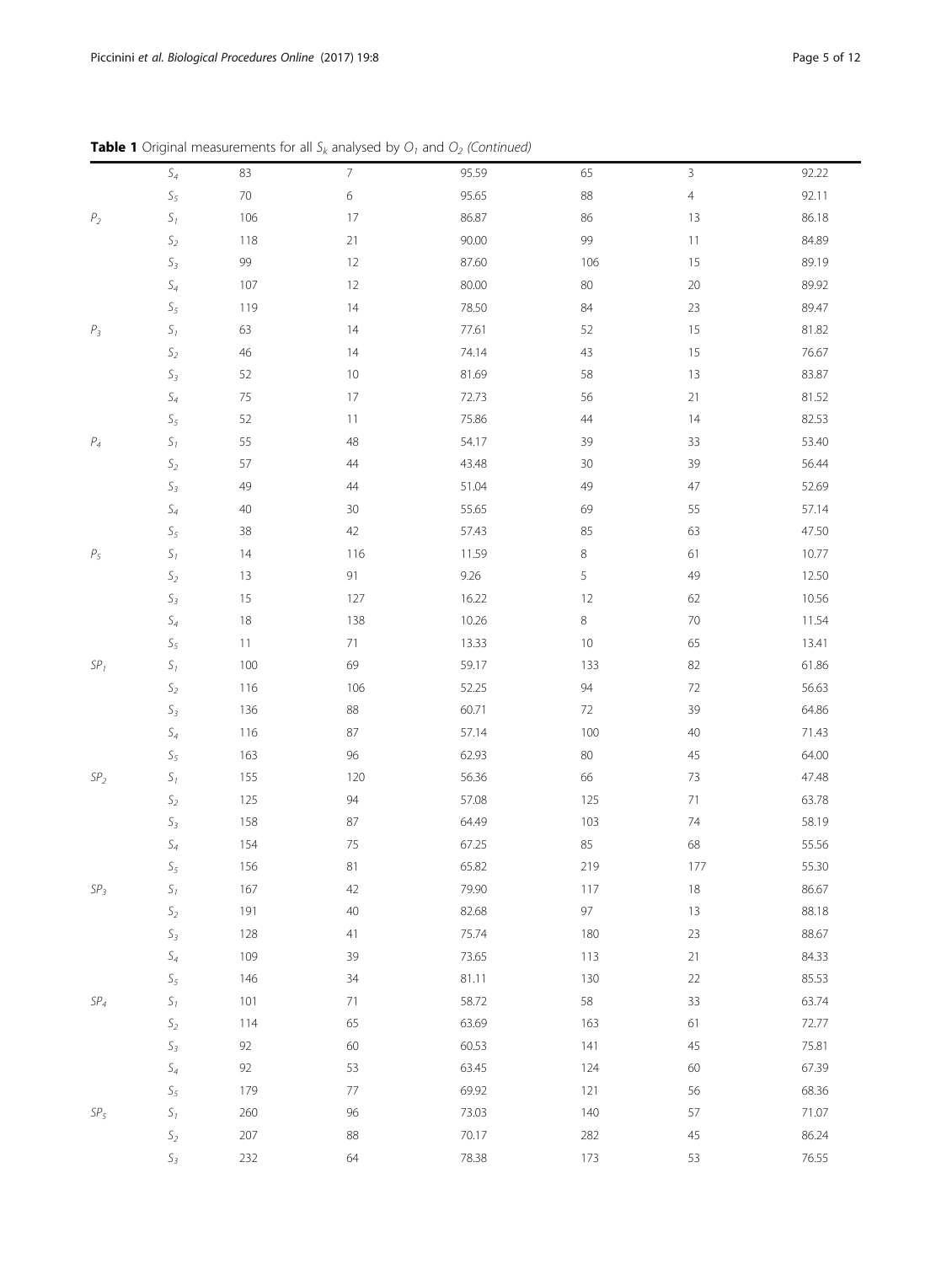$A_5$  and  $A_6$  underwent the same procedure twice, and  $A_7$ and  $A_8$  three times. For each freeze-thaw cycle,  $A_3$ ,  $A_5$ and  $A_7$  were kept in the freezer for 15 min, and  $A_4$ ,  $A_6$ and  $A_8$  for 30 min. Of note, the thermal shocks were carried out sequentially in the morning and the counting measurements were performed for all the flasks in the afternoon of the same day.

We used gemcitabine, a well known chemotherapeutic agent used to treat several tumours, including pancreatic cancer [\[36\]](#page-11-0), to modulate the viability of the cells contained in the different  $P_k$ . All  $P_k$  were prepared simultaneously on the same morning and gemcitabine was tested at scalar concentrations of 5 μM (flask P2), 50 μM (P3), 500 μM ( $P4$ ), and 1000 μM ( $P5$ ).  $P1$  contained untreated cells. An exposure time of 1 h followed by a 72-h wash out was chosen on the basis of peak plasma levels defined in recent pharmacokinetic studies [\[37](#page-11-0)].

# 3D Cell Cultures

The A549 cells described in Section 2.1 were also used to produce the multicellular spheroids. Several systems and methods are available to generate in vitro multicellular spheroids of different dimensions [\[38\]](#page-11-0). We used a rotatory cell culture system, the RCCS-8DQ bioreactor (Synthecon Inc., Houston, TX, USA), which is capable of controlling up to 4 rotating chambers, even at different speeds. The rotator bases were placed inside a humidified, 37 °C, 5%  $CO<sub>2</sub>$  incubator and connected to power supplies on the external side of the incubator. All activities were performed in sterile conditions under a laminar flow hood, as previously described [[7\]](#page-10-0). Briefly: a single cell suspension of about  $1 \times 10^6$  cells/ml was

placed in a single 50-ml rotating chamber at an initial speed of 12 rpm (rpm), increasing as the size of the spheroids increased to avoid aggregate sedimentation within the culture vessels. The culture medium was changed every 4 days. After 15 days the spheroids had reached a diameter of 0.5–1 mm and were transferred (one spheroid/well) under a sterile laminar flow hood to 96-well low-attachment culture plates (Corning Inc., Corning, NY, USA), each well previously filled with 100 μl of fresh culture medium. After the spheroidization time (i.e. 1 week [\[7](#page-10-0)]), each spheroid was imaged in brightfield using an inverted Olympus IX51 widefield microscope equipped with an Olympus UPlanFl 4×/ 0.13na as a standard objective lens and endowed with a Nikon Digital SightDS-Vi1 camera (CCD vision sensor, square pixels of 4.4  $\mu$ m side length, 1600  $\times$  1200 pixel resolution, 3-channel images, 8-bit grey level). For spheroids with partially out-of-focus borders, we acquired a zstack of brightfield images and reconstructed a single 2D image fully in-focus by using the open-source tool previously described [\[39](#page-11-0)]. We then vignetting corrected the images with CIDRE [[40\]](#page-11-0), segmented the spheroids using AnaSP [[41](#page-11-0)], and computed their volume by ReViSP [[42](#page-11-0), [43](#page-11-0)]. To assess TB reliability, eight compact spheroids with regular shape but a different volume (called  $SP<sub>i</sub>$ )  $i = 1, ..., 8$ , Fig. [2](#page-6-0)) were transferred to a different plate and digested into single cells using a Trypsin/EDTA 1× solution (Euroclone, Milan, Italy) [\[44\]](#page-11-0).

### Sample Preparation

We used a haemocytometer (Kova glasstic slide with grids, Hycor Biomedical Inc., Fig. [1b](#page-1-0)) and a commercially

| <b>Table 1</b> Original measurements for all $S_k$ analysed by $O_1$ and $O_2$ (Continued) |  |  |  |
|--------------------------------------------------------------------------------------------|--|--|--|
|                                                                                            |  |  |  |

|                 | $\mathsf S_4$   | 192 | 56  | 77.42 | 209 | 53  | 79.77 |
|-----------------|-----------------|-----|-----|-------|-----|-----|-------|
|                 | $\mathsf{S}_5$  | 263 | 75  | 77.81 | 69  | 24  | 74.19 |
| SP <sub>6</sub> | $\mathsf{S}_1$  | 222 | 65  | 77.35 | 175 | 41  | 81.02 |
|                 | $\mathsf{S}_2$  | 226 | 66  | 77.40 | 229 | 59  | 79.51 |
|                 | $\mathsf{S}_3$  | 216 | 53  | 80.30 | 108 | 29  | 78.83 |
|                 | $\mathsf S_4$   | 218 | 54  | 80.15 | 135 | 37  | 78.49 |
|                 | $\mathsf{S}_5$  | 205 | 44  | 82.33 | 254 | 43  | 85.52 |
| SP <sub>7</sub> | $S_I$           | 134 | 101 | 57.02 | 159 | 93  | 63.10 |
|                 | $\mathsf{S}_2$  | 161 | 128 | 55.71 | 235 | 124 | 65.46 |
|                 | $\mathsf{S}_3$  | 151 | 134 | 52.98 | 83  | 70  | 54.25 |
|                 | $\mathsf{S}_4$  | 180 | 106 | 62.94 | 134 | 97  | 58.01 |
|                 | $\mathsf{S}_5$  | 190 | 119 | 61.49 | 91  | 78  | 53.85 |
| $SP_8$          | $\mathsf{S}_1$  | 146 | 197 | 42.57 | 67  | 105 | 38.95 |
|                 | $\mathcal{S}_2$ | 178 | 221 | 44.61 | 110 | 144 | 43.31 |
|                 | $\mathsf{S}_3$  | 110 | 159 | 40.89 | 188 | 241 | 43.82 |
|                 | $\mathsf S_4$   | 68  | 120 | 36.17 | 124 | 171 | 42.03 |
|                 | $\mathsf{S}_5$  | 157 | 214 | 42.32 | 127 | 154 | 45.20 |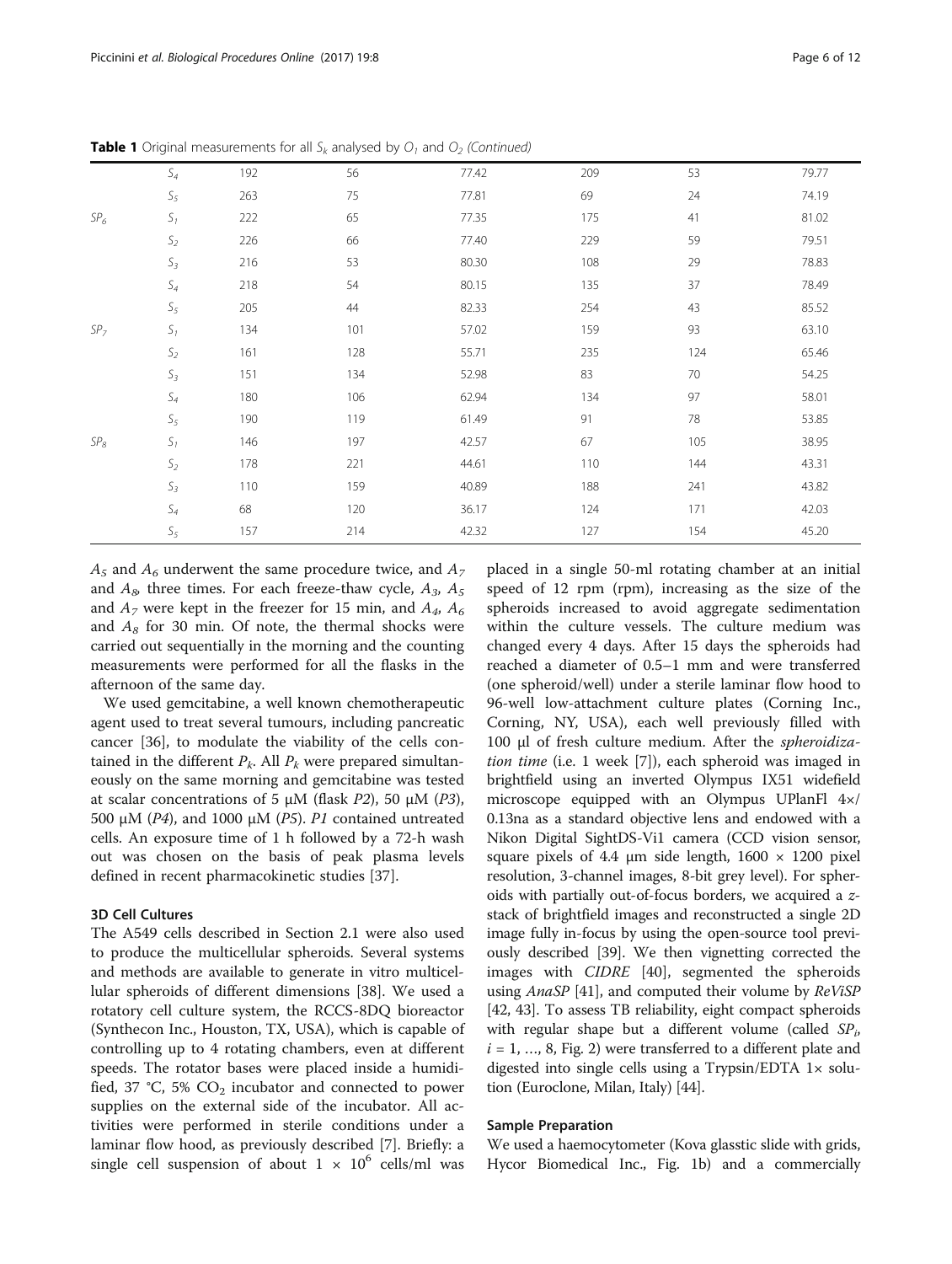<span id="page-6-0"></span>

available TB preparation (TB solution 0.4%, SIGMA-ALDRICH, Buchs, Switzerland) to perform the counts. A detailed description of the protocol adopted with TB is reported in [\[11, 21\]](#page-11-0) and [\[45\]](#page-11-0). In brief, for each Ai we:

- 1) detached the cells from the flask by trypsinization;
- 2) centrifuged the cell suspension for 5 min at 1200 rpm;
- 3) resuspended the pellet in 1 ml of culture media using a pipette to obtain a single-cell suspension;
- 4) removed an aliquot of 100 μl;
- 5) added 100 μl of TB solution 0.4% to obtain a final 1:2 dilution;
- 6) waited for 5 min to allow the TB to stain the dead cells;
- 7) counted the cells using a haemocytometer and a light microscope;
- 8) calculated the percentage of viability and number of cells in the culture by considering the final dilution factor.

We followed the same protocol for the different  $P_k$  but used a 1:6 dilution. For the different SPi we used the same protocol as that used for Ai but with the pellet resuspended in 200 μl of culture media (not 1 ml, as described in point 3).

Two expert operators (hereafter  $O_1$  and  $O_2$ ) performed a double-blind evaluation of the viability and population of a set of 5 single-cell suspensions ( $S_k$ ,  $k = 1, ..., 5$ ) for each  $A_i$ ,  $P_k$  and  $SP_i$ ; making a total of 210 samples analysed. Of note, both  $O_1$  and  $O_2$  prepared their own suspensions for each  $A_i/P_k/SP_i$ . Using a Falcon 2 ml serological pipet for each  $S_k$ they gently pipetted up and down 30 times in about 15 s to disaggregate all the possible cell clumps before loading a drop into a counting chamber. Differences in viability due to different cultivation/waiting

times were avoided by simultaneously counting the samples of the same flask/spheroid in double blind. In particular, the operators used two widefield microscopes with similar optics, located in the same room and used daily for counting applications. The first was an inverted Olympus IX51 widefield microscope equipped with an Olympus UPlanFl 10×/0.30na Ph1 objective infinity corrected, while the second was an inverted Zeiss Axiovert 200 widefield microscope equipped with a Zeiss Achroplan 10×/0.25na Ph1 objective infinity corrected. Both microscopes were used in brightfield, and the Köhler illumination alignment [[46\]](#page-11-0) was performed in advance.

# Sources of Error for Counting Measurements

Several sources of error contributed to the variability in the counts performed with the TB assay and can be summarized as follows ([https://chemometec.com/manual](https://chemometec.com/manual-cell-counting)[cell-counting/](https://chemometec.com/manual-cell-counting)):

- 1) Subjective definition of a "cell": There are guidelines but no well defined rules to help an operator define a cell. From a practical point of view, distinguishing a cell from cell debris or other particles is often challenging, even for an expert biologist.
- 2) Subjective perception of a "dead cell": With TB there is no official colour threshold for discriminating between a dead cell and a living one. Individual operators performing the manual count has a certain specific set of criteria to define the threshold of brightness of the stain in order to count a cell as being viable or not. Such interpersonal differences in the manual identification of dead cells are crucial for defining the percentage of viability of the cell culture.
- 3) Dilution and pipetting errors: The final sample of cells to be counted is the result of several dilutions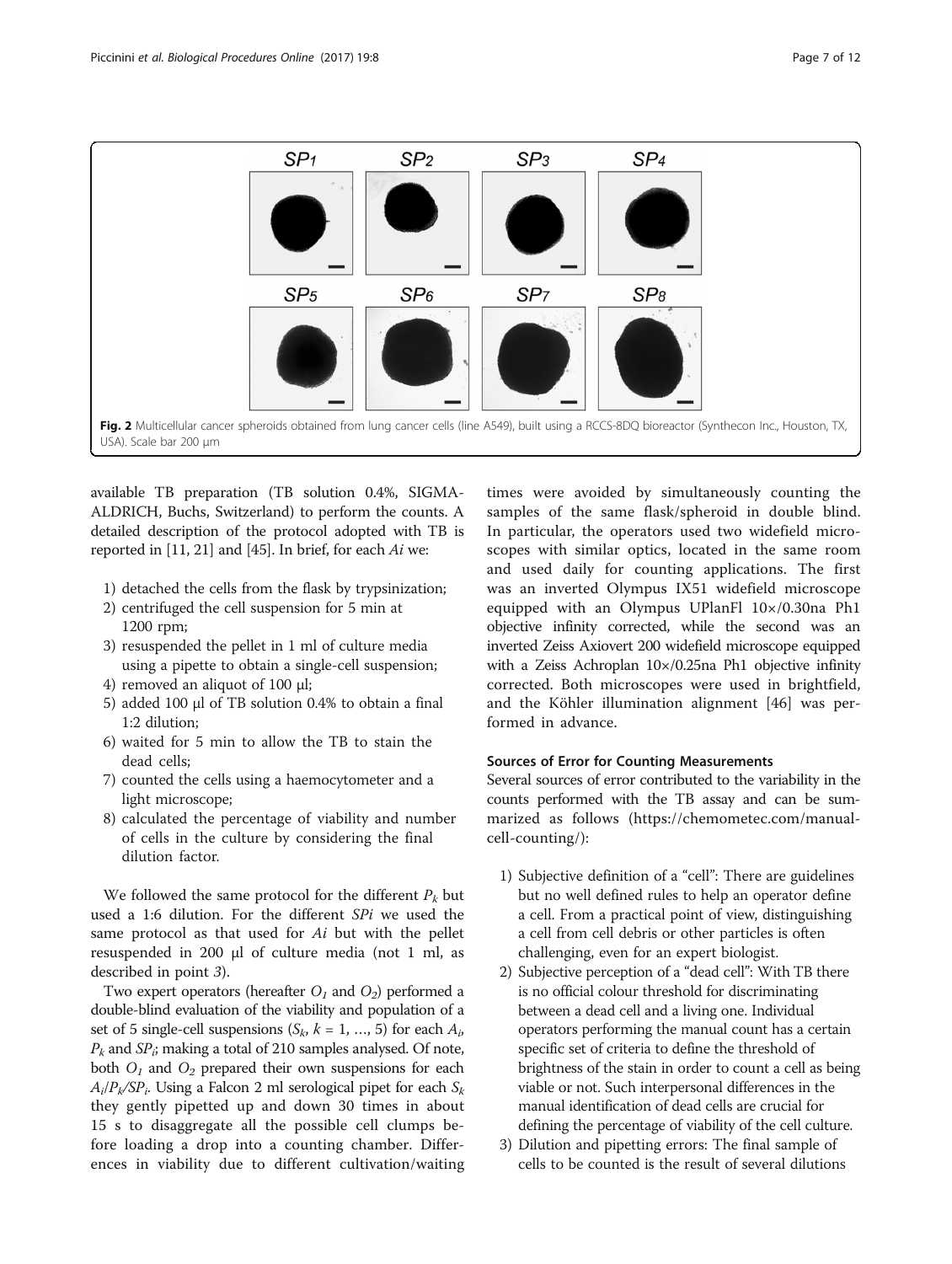<span id="page-7-0"></span>of the original cell culture. Small pipetting errors substantially influence the final estimation of the cell population density because they concatenate and contribute to the end result as multiplicative factors.

- 4) Time per sample: Counting cells at the microscope is tedious and time-consuming. In addition, and cells die due to the cytotoxic effect of TB and so, all the samples should be analysed at exactly the same time. However, standardization of the counting time is not possible because it is based on the number of cells in the sample.
- 5) Samples with a "right" number of cells: Even a few mismatches of dead cells can strongly influence the final evaluation of culture viability if the sample analysed with the haemocytometer contains a low number of cells. On the other hand, samples containing too high a number of cells can can lead to an incorrect estimation of cell population density because it is difficult to remember the cells that have been counted when using a haemocytometer with a grid that has only a few reference lines.

#### Statistical Analysis

The reproducibility and repeatability of the TB assay was measured by analysing the 210 counts performed by  $O<sub>1</sub>$ and  $O<sub>2</sub>$ . In particular, for cell viability we computed the mean and standard deviation (i.e.,  $\mu$  and σ values of the different  $S_k$ ) of the percentage of living cells estimated by  $O_1$  and  $O_2$  for each  $A_i$  (results reported in Table 2),  $P_k$  (Table [5](#page-8-0)) and  $SP_i$  (Table [8\)](#page-9-0). As for the cell population density assessment, we estimated the mean and coefficient of variation (i.e.,  $\mu$  and CV of the different  $S_k$ ) of the total number of living cells for each  $A_i$  (Table 3),  $P_k$ (Table [6\)](#page-8-0) and  $SP_i$  (Table [9\)](#page-9-0). Specifically, we first computed μ and σ of the 5  $S_k$  analysed by each operator for each  $A_i/P_k/SP_i$ , and then computed the CV values.

**Table 2** Cell viability ( $\mu$  and  $\sigma$ ) estimated by  $O_1$  and  $O_2$  for the different Ai

|                |       | Percentage of living cells [%] |       |                |      |
|----------------|-------|--------------------------------|-------|----------------|------|
|                |       | O <sub>1</sub>                 |       | O <sub>2</sub> |      |
|                | μ     | σ                              | μ     | σ              |      |
| $A_1$          | 89.41 | 2.79                           | 91.51 | 1.86           | 0.31 |
| A <sub>2</sub> | 77.24 | 3.62                           | 81.65 | 1.96           | 0.06 |
| $A_3$          | 73.06 | 2.61                           | 70.10 | 8.64           | 1.00 |
| $A_4$          | 74.48 | 1.33                           | 74.26 | 1.03           | 1.00 |
| A <sub>5</sub> | 62.76 | 9.18                           | 69.26 | 14.75          | 0.42 |
| $A_6$          | 69.71 | 11.64                          | 65.67 | 3.20           | 0.84 |
| A <sub>7</sub> | 53.83 | 5.57                           | 54.60 | 2.32           | 0.84 |
| $A_8$          | 46.38 | 10.16                          | 43.48 | 5.10           | 0.55 |
| Average        | //    | 5.86                           | //    | 4.86           |      |

 $μ$  mean, σ standard deviation

**Table 3** Cell population density ( $\mu$  and CV) estimated by  $O_1$ and  $O_2$  for the different  $A_i$ 

|                |     | Total number of living cells |                   |                |      |  |  |
|----------------|-----|------------------------------|-------------------|----------------|------|--|--|
|                |     | O <sub>1</sub>               |                   | O <sub>2</sub> |      |  |  |
|                | μ   | CV [%]                       | μ                 | CV [%]         |      |  |  |
| $A_1$          | 325 | 10.32                        | 336               | 11.40          | 0.69 |  |  |
| A <sub>2</sub> | 256 | 42.61                        | 273               | 18.75          | 0.42 |  |  |
| $A_3$          | 267 | 7.64                         | 233               | 20.63          | 0.15 |  |  |
| $A_4$          | 270 | 22.72                        | 373               | 6.70           | 0.01 |  |  |
| A <sub>5</sub> | 147 | 12.17                        | 192               | 28.96          | 0.13 |  |  |
| $A_6$          | 82  | 26.16                        | 118               | 25.43          | 0.10 |  |  |
| A <sub>7</sub> | 201 | 17.57                        | 180               | 28.63          | 0.55 |  |  |
| $A_8$          | 150 | 17.22                        | 139               | 25.67          | 0.38 |  |  |
| Average        | //  | 19.55                        | $^{\prime\prime}$ | 20.77          |      |  |  |

μ mean, CV coefficient of variation

Finally, we calculated the absolute percentage error (E%) of the values obtained by the two operators, defined according to Eq. 1:

$$
E\% = \left| \frac{\nu_1 - \nu_2}{\nu_{12}} \right| \cdot 100. \tag{1}
$$

For cell viability and total number of living cells,  $v_1$ and  $v_2$  are the mean values estimated by  $O_1$  and  $O_2$ , respectively, while  $v_{12}$  is the mean value estimated considering all 10 samples for each  $A_i/P_k/SP_i$  analysed by the two operators. Finally, a two-sided Wilcoxon ranksum test was used to compare the values obtained by the different operators for both cell viability and total number of living cells. MATLAB (©, The MathWorks, Inc., Natick, Massachusetts, USA) was used for statistical analysis.  $p$ -values < 0.05 were considered significant. The results obtained from the Ai analysis are reported in Tables 2, 3, and [4](#page-8-0). Tables [5](#page-8-0), [6,](#page-8-0) and [7](#page-8-0) report the results for  $P_k$ , and Tables [8](#page-9-0), [9](#page-9-0), and [10](#page-9-0) show the results for *SPi*.

## Results

#### Analysis of the 2D Cell Cultures

We used the  $\sigma$  values obtained for  $A_i$  and  $P_k$  to estimate the intra-rater reliability of cell viability (Tables 2 and [5](#page-8-0), respectively). Given that cell viability is computed as a percentage, the standard deviation can be considered a direct estimation of the error that may occur when TB is used to estimate cell viability. All σ values were lower than 15% for both  $O_1$  and  $O_2$ . Furthermore, the average σ values were approximately 5% for  $A_i$  and 3% for  $P_k$ (last row of Table 2 and Table [5,](#page-8-0) respectively), indicating the high reliability of the TB assay when used for this purpose. With regard to the inter-rater reliability of cell viability we considered the  $E$ % values reported in the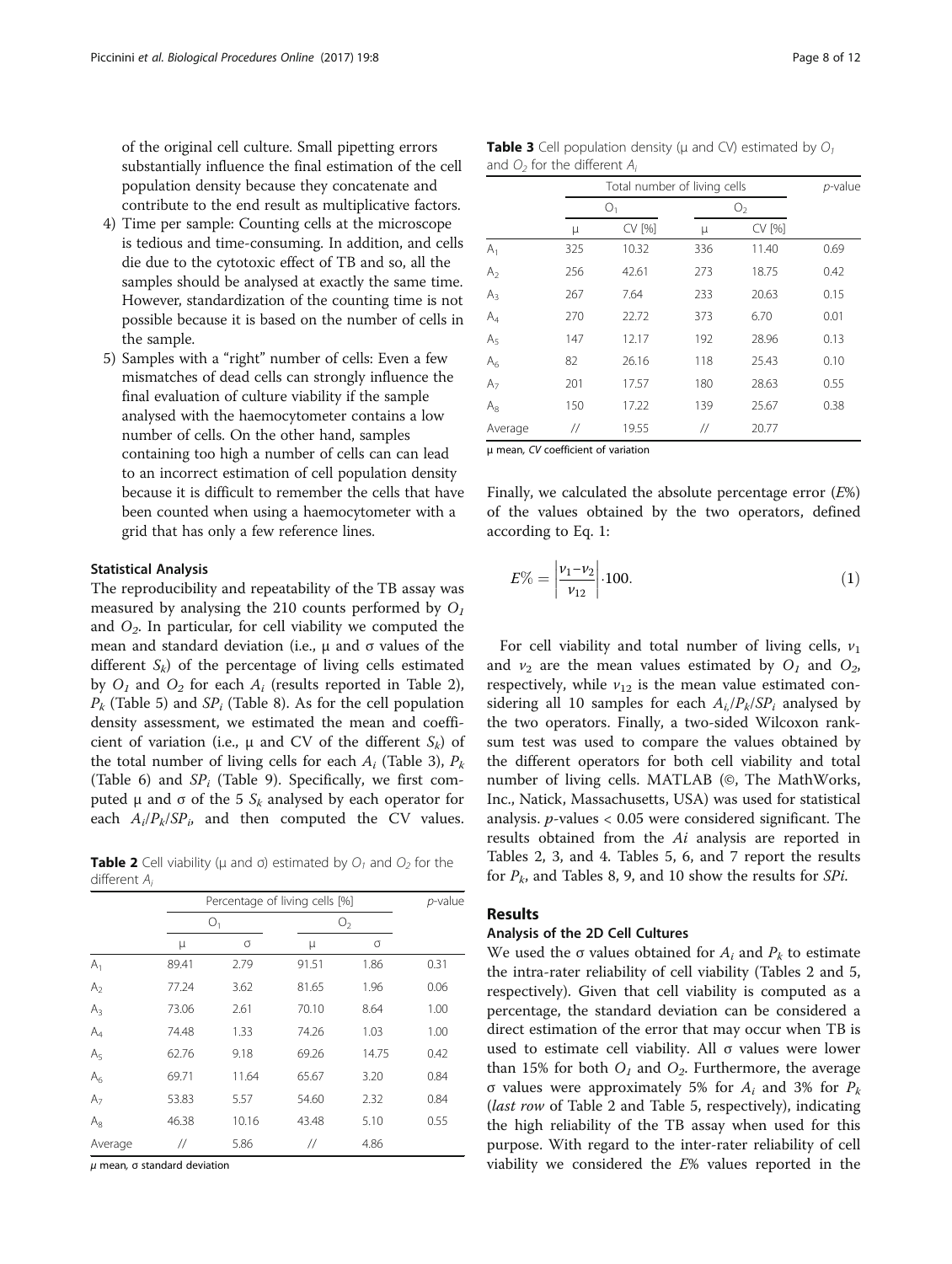| and $U_2$ for the different $A_i$ |                                |                              |  |  |  |  |
|-----------------------------------|--------------------------------|------------------------------|--|--|--|--|
|                                   | E%                             |                              |  |  |  |  |
|                                   | Percentage of living cells [%] | Total number of living cells |  |  |  |  |
| $A_1$                             | 2.32                           | 3.26                         |  |  |  |  |
| A <sub>2</sub>                    | 5.55                           | 6.57                         |  |  |  |  |
| $A_3$                             | 4.13                           | 13.37                        |  |  |  |  |
| $A_4$                             | 0.29                           | 32.12                        |  |  |  |  |
| A <sub>5</sub>                    | 9.85                           | 26.52                        |  |  |  |  |
| $A_6$                             | 5.98                           | 35.36                        |  |  |  |  |
| A <sub>7</sub>                    | 1.43                           | 10.83                        |  |  |  |  |
| $A_8$                             | 6.46                           | 7.59                         |  |  |  |  |
| Average                           | 4.50                           | 16.95                        |  |  |  |  |

<span id="page-8-0"></span>**Table 4** E% computed between the μ value estimated by  $O_1$ and  $O_2$  for the different  $A_1$ 

E% absolute percentage error

second column of Tables 4 and Table 7. It is worthy of note that the mean cell viability values estimated by  $O<sub>1</sub>$ and  $O_2$  for each  $A_i/P_k$  were fairly similar (from left, the second and the forth column of Table [2](#page-7-0) and Table 5). Accordingly, E% values reported in Table 4 and Table 7 were very low, i.e. <10%, and their average was <5% (last row, second column of Table 4 and Table 7).

Conversely, both the intra- and inter-rater variability values obtained for the total amount of living cells were particularly high. Being the total amount of cells computed as the absolute value, we estimated the intra-rater variability by analysing the CV values for all  $A_i/P_k$ , considering the different  $S_k$  counted by the operators. The majority of CVs reported in Table [3](#page-7-0) and Table 6 were >15%, which is fairly surprising. In particular,  $O<sub>1</sub>$ obtained a CV <10% twice (i.e. for  $A_3$  and  $P_2$ ) and  $O_2$ only once (i.e. for  $A_4$ ). Furthermore, the average CV values (bottom row of Table [3](#page-7-0) and Table 6) were particularly high (around 20%) for both operators. Similarly, as the amount of living cells estimated by  $O_1$  and  $O_2$  for each  $A_i/P_k$  differed substantially (second and forth col-umn of Table [3](#page-7-0) and Table 6), the majority of  $E\%$  values reported in the third column of Table 4 and Table 7 were

**Table 5** Cell viability ( $\mu$  and  $\sigma$ ) estimated by  $O_1$  and  $O_2$  for the different  $P_k$ 

|                |             | Percentage of living cells [%] |       |                |      |  |
|----------------|-------------|--------------------------------|-------|----------------|------|--|
|                | $\bigcup_1$ |                                |       | O <sub>2</sub> |      |  |
|                | μ           | σ                              | μ     | σ              |      |  |
| $P_1$          | 91.55       | 0.71                           | 95.58 | 0.43           | 0.01 |  |
| P <sub>2</sub> | 87.93       | 2.23                           | 84.60 | 5.04           | 0.55 |  |
| $P_3$          | 81.28       | 2.74                           | 76.41 | 3.48           | 0.06 |  |
| $P_4$          | 53.43       | 3.83                           | 52.35 | 5.49           | 1.00 |  |
| P <sub>5</sub> | 11.75       | 1.20                           | 12.13 | 2.74           | 1.00 |  |
| Average        | //          | 2.14                           | 77    | 3.44           |      |  |

μ mean, σ standard deviation

**Table 6** Cell population density ( $\mu$  and CV) estimated by  $O_1$ and  $O_2$  for the different  $P_k$ 

|                |        | Total number of living cells | p-value |        |      |
|----------------|--------|------------------------------|---------|--------|------|
|                | О,     |                              |         | 0,     |      |
|                | μ      | CV [%]                       | μ       | CV [%] |      |
| P,             | 88.20  | 17.41                        | 81.80   | 15.97  | 0.42 |
| $P_{2}$        | 109.80 | 7.77                         | 91.00   | 12.09  | 0.04 |
| $P_3$          | 57.60  | 19.97                        | 50.60   | 13.52  | 0.42 |
| $P_4$          | 47.08  | 17.96                        | 55.40   | 41.22  | 0.88 |
| P <sub>5</sub> | 14.20  | 18.23                        | 8.60    | 30.32  | 0.02 |
| Average        | 77     | 16.27                        | 77      | 22.62  |      |

μ mean, CV coefficient of variation

especially high. In particular, the average  $E%$  (bottom row, right-hand column of Table 4 and Table 7) was >15% for both  $A_i$  and  $P_k$ . These results, paired with the previously described high intra-rater variability, unexpectedly revealed a poor ability of the TB assay to estimate cell population density.

However, many of the p-values computed for both viability and total number of living cells were >0.05, this proving that the sets of counts obtained by  $O_1$  and  $O_2$ for the same  $A_i/P_k$  did not differ significantly from each other. In actual fact they differed in one only case for  $A_i$ (Table [3](#page-7-0), row  $A_4$ ), and in three cases for  $P_k$  (Table 5, row  $P_1$  and Table 6, rows  $P_2$  and  $P_5$ ). The differences obtained by the two operators in these cases were probably caused by a pipetting/resuspending error. For example, the data in Table [1](#page-3-0) clearly show that the number of cells counted by  $O<sub>1</sub>$  for  $A<sub>4</sub>$  was significantly lower and more variable than those counted by  $O_2$ . However, a *p*-value <0.05 in 4 out of 26 cases simply means that, despite the high intra-rater reliability of the TB assay, especially when used for cell population density assessment, the sets of counts performed by different operators did not, in general, differ statistically.

## Analysis of the 3D Cell Cultures

The results obtained from the analysis of the 3D cell cultures were similar to those obtained for the 2D cultures.

**Table 7** E% computed between the  $\mu$  value estimated by  $O_1$ and  $O_2$  for the different  $P_k$ 

|                | E%                             |                              |  |  |  |
|----------------|--------------------------------|------------------------------|--|--|--|
|                | Percentage of living cells [%] | Total number of living cells |  |  |  |
| $P_1$          | 4.31                           | 7.53                         |  |  |  |
| P <sub>2</sub> | 3.86                           | 18.73                        |  |  |  |
| $P_3$          | 6.18                           | 12.94                        |  |  |  |
| $P_4$          | 2.04                           | 16.28                        |  |  |  |
| P <sub>5</sub> | 3.18                           | 49.12                        |  |  |  |
| Average        | 3.91                           | 20.91                        |  |  |  |

E% absolute percentage error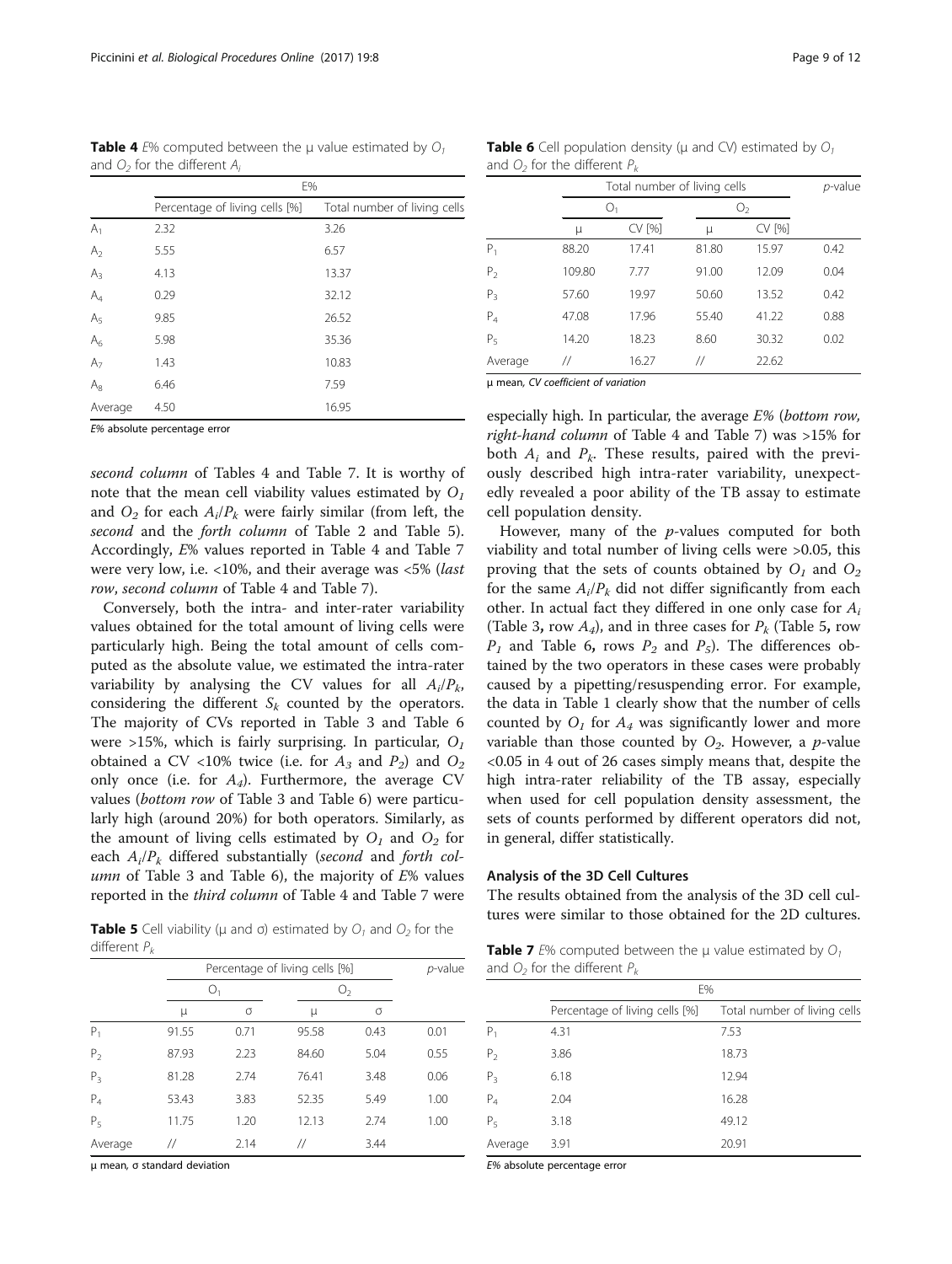μ mean, σ standard deviation

different SPi

Only one *p*-value (Table 8 row  $SP_3$ ) was <0.05, which again indicates that the measurements obtained by  $O<sub>1</sub>$ and  $O_2$  did not differ significantly.

Average // 5.01 // 4.25

All σ values reported in Table 8 were <15%, and the average σ were 4.84% and 4.23% for  $O_1$  and  $O_2$  respectively, once more confirming the high repeatability of the TB assay when used to estimate the viability of 2D and 3D cell cultures. The E% values reported in the second column of Table 10 were slightly higher than those of Table [4](#page-8-0) and Table [7](#page-8-0), suggesting poorer reproducibility of cell viability values for 3D cultures (but still around 5%).

With regard to the analysis of cell population density, both intra- and inter-rater variability were once again exceptionally high. The majority of CVs reported in Table 9 were > 20%,  $O_2$  never obtaining a CV < 20%, and  $O_1$  only twice obtaining a value <10% (i.e. for  $SP_2$  and  $SP<sub>6</sub>$ ). Similarly to what happened for the 2D A549 cell cultures, the amount of living cells estimated by  $O<sub>1</sub>$  for

**Table 9** Cell population density ( $\mu$  and CV) estimated by  $O_1$ and  $O_2$  for the different SP<sub>i</sub>

|                 | Total number of living cells |        |                   | p-value |      |
|-----------------|------------------------------|--------|-------------------|---------|------|
|                 | O <sub>1</sub>               |        | O <sub>2</sub>    |         |      |
|                 | μ                            | CV [%] | μ                 | CV [%]  |      |
| SP <sub>1</sub> | 126                          | 19.19  | 96                | 24.60   | 0.07 |
| SP <sub>2</sub> | 150                          | 9.25   | 120               | 49.91   | 0.17 |
| SP <sub>3</sub> | 148                          | 21.69  | 127               | 24.86   | 0.42 |
| SP <sub>4</sub> | 116                          | 31.63  | 121               | 32.28   | 0.50 |
| SP <sub>5</sub> | 231                          | 13.64  | 175               | 45.34   | 0.31 |
| $SP_6$          | 217                          | 3.65   | 180               | 34.10   | 0.69 |
| SP <sub>7</sub> | 163                          | 13.72  | 140               | 43.72   | 0.33 |
| SP <sub>8</sub> | 132                          | 32.89  | 123               | 35.26   | 0.74 |
| Average         | $^{\prime\prime}$            | 18.21  | $^{\prime\prime}$ | 36.26   |      |

μ mean, CV coefficient of variation

<span id="page-9-0"></span>**Table 8** Cell viability ( $\mu$  and  $\sigma$ ) estimated by  $O_1$  and  $O_2$  for the

 $O_1$   $O_2$ μ σ μσ  $SP<sub>1</sub>$  58.44 4.06 63.76 5.35 0.15  $SP<sub>2</sub>$  62.20 5.10 56.06 5.88 0.10 SP<sub>3</sub> 78.62 3.79 86.67 1.81 0.01  $SP<sub>4</sub>$  63.26 4.26 69.61 4.73 0.06 SP<sub>5</sub> 75.36 3.60 77.56 5.80 0.69 SP<sub>6</sub> 79.50 2.13 80.68 2.88 0.69 SP  $_7$  58.02 4.12 58.93 5.21 0.69 SP<sub>8</sub> 41.31 13.05 42.66 2.36 0.54

Percentage of living cells  $[%]$  p-value

**Table 10** E% computed between the  $\mu$  value estimated by  $O_1$ and  $O<sub>2</sub>$  for the different SP

|                 | E%                             |                              |  |
|-----------------|--------------------------------|------------------------------|--|
|                 | Percentage of living cells [%] | Total number of living cells |  |
| SP <sub>1</sub> | 8.70                           | 27.38                        |  |
| SP <sub>2</sub> | 10.38                          | 22.29                        |  |
| SP <sub>3</sub> | 9.75                           | 15.09                        |  |
| SP <sub>4</sub> | 9.56                           | 4.89                         |  |
| SP <sub>5</sub> | 2.88                           | 27.73                        |  |
| SP <sub>6</sub> | 1.46                           | 18.71                        |  |
| SP <sub>7</sub> | 1.55                           | 15.01                        |  |
| SP <sub>8</sub> | 3.22                           | 6.74                         |  |
| Average         | 5.94                           | 17.23                        |  |

E% absolute percentage error

 $SP_i$  differed substantially from that obtained by  $O_2$ (second column vs forth column, Table 9). Consequently, most of the E% values reported in the third column of Table 10 were >15%, with an average  $E%$  of 17.23%. Notably, the CV value obtained by  $O_2$  for  $SP_2$ ,  $SP_5$ ,  $SP_6$ ,  $SP_7$ was triple that obtained by  $O<sub>1</sub>$  because the total number of living cells counted by  $O_2$  for these  $SP_i$  was much more variable than that of the counts performed by  $O<sub>1</sub>$ . Specifically, the  $\sigma$  of the counts performed by  $O_2$  was more than twice that of the counts performed by  $O<sub>1</sub>$ . Furthermore,  $O_2$  counted a lower number of cells than  $O<sub>1</sub>$  for all but  $SP<sub>4</sub>$ , probably because there were more cell clusters in the samples prepared by  $O_2$  that must not be considered when counting with a haemocytometer (here, we remark that each operator prepared her/his own 5  $S_k$ ). This resulted in a lower  $\mu$  of the number of living cells counted by  $O_2$  which negatively contributed to the estimation of the CV values. Although both operators are biologists with more than 10 years' experience in counting cells, the results are suggestive of a greater ability of  $O<sub>1</sub>$  to resuspend the samples generated from 3D spheroids, effectively disgregating the cell clusters. This is indicative of the high subjectivity of the TB assay and of it poor reliability when used to estimate the total number of cells in a culture. However, as happened for the 2D cell cultures, almost all  $p$ -values computed for viability and total number of living cells were >0.05, once more proving that the sets of counts obtained by the different operators did not significantly differ from each other.

#### Discussion

In this work we studied repeatability and reproducibility of cell population and viability measurements obtained with the TB assay. We asked two experienced biologists to count the live and dead cells of 105 different samples of 2D and 3D cell cultures in a double blind manner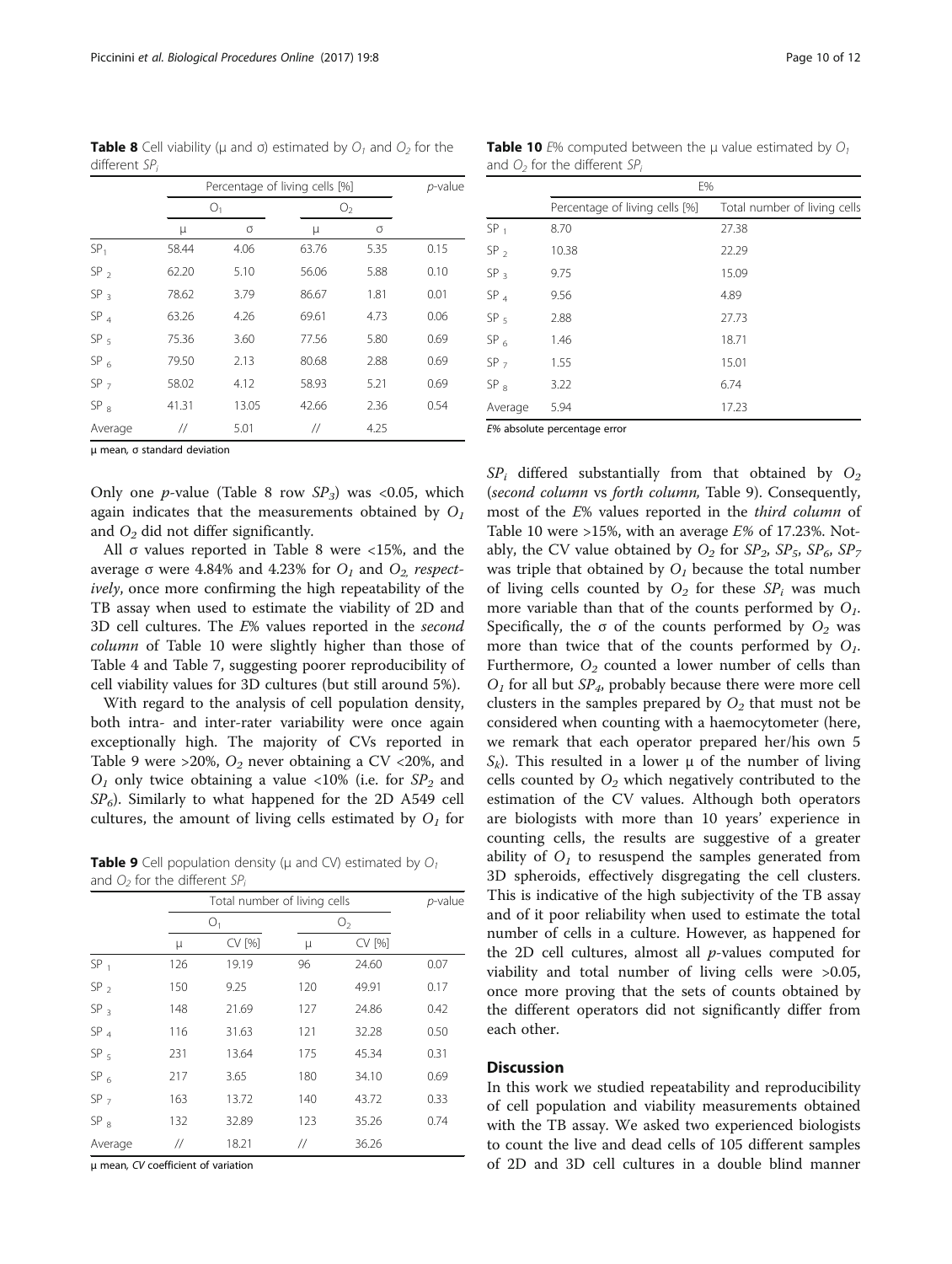<span id="page-10-0"></span>(total 210 counts). Our aim being to measure: (a) the repeatability of the count performed by the same operator; (b) the reproducibility of counts performed by the two operators.

We estimated an approximate variability of 5% for both 2D and 3D cell cultures when the TB assay is used to assess the viability of the culture, and a variability of around 20% when it was used to determine the cell population density, i.e. total number of living cells in the culture. Our results show that, whilst the method is quite precise when used to assess viability, it is fairly unreliable at estimating the population of a cell culture, whether 2D or 3D. In practice, our findings serve to alert researchers evaluating cell culture populations that they should expect to find an appreciable difference between measurements (up to 20%) when performed by different operators.

## Conclusions

The TB assay was introduced about a century ago and is still the most widely used method to perform viability and population assessments of cell cultures. However, no study has been published so far with regard to deep validation of the TB assay, especially for viability and counting measurements of 3D cell cultures.

The main aim of the statistical analyses performed in this work was to provide researchers with novel information on TB reliability and to make them aware of expected measurement errors when the assay is used to evaluate population and viability of 2D and 3D cell cultures. The results obtained prove that  $(a)$  there is no significant difference between 2D and 3D cell cultures as far as TB reliability is concerned;  $(b)$  the TB method is precise when used for viability assessments of a cell culture; (c) the method is fairly inaccurate at estimating cell population density, despite it is routinely used for this purpose in numerous laboratories.

For the sake of clarity we repeat that as mentioned before, the purpose of our work was not to provide overall accuracy of the reliability of an assay used in different contexts and with different cell lines. Nevertheless, once these performances are known and acknowledged, it will be up to researchers to determine when the TB assay can be used and whether the expected reliability of its measurements is compliant with their own experiments.

#### Abbreviations

TB: Trypan blue; 2D: Two-dimensional; 3D: Three-dimensional; Da: Dalton; AO: Acridine orange; PI: Propidium iodide; FDA: Fluorescein diacetase; HPC: Hematopoietic progenitor cells; CaAM: Calcein AM; EthD-1: Ethidium homodimer-1; ICC: Intraclass correlation coefficient; ATCC: American type culture collection; F12 K: Ham's F-12 medium; FBS: Fetal bovine serum; °C: Degree celsius; RCCS : Rotatory cell culture system; rpm: Revolutions per minute; mm: Millimetre; μl: Microlitre; CCD: Charge-coupled device; SP<sub>i</sub>: Spheroid i; O: Operator; na: Numerical aperture; μ: Mean; σ: Standard deviation; CV: Coefficient of variation; E%: Absolute percentage error; v<sub>i</sub>: Mean value estimated by  $O_i$ ; ANOVA: One-way analysis of variance

#### Acknowledgements

The authors would like to thank Michele Zanoni and Alice Zamagni of the Biosciences Laboratory at IRST (Meldola, FC, Italy) for their practical contribution to growing and maintaining the cell cultures used in this study; Pietro Fici and Silvia Carloni of the Cytometry Laboratory at IRST for their valuable suggestions regarding the usage of TB; Panagiota Dimopoulou (Imola, Italy) and Gráinne Tierney (IRST) for editorial assistance and English revision of the manuscript.

#### Funding

Support for this work was provided by IRST IRCCS and the University of Bologna.

#### Availability of Data and Materials

Not applicable.

#### Authors' Contributions

FP, AT and AB conceived the study. AT and CA performed the experiments. FP prepared the figs. FP and AB performed the statistical analysis. FP and AT discussed the results and prepared the manuscript. CA and AB helped with the manuscript revision. All authors read and approved the final manuscript.

#### Competing Interests

The authors declare that they have no competing interests.

#### Consent for Publication

Not applicable.

#### Ethics Approval and Consent to Participate Not applicable.

# Publisher's Note

Springer Nature remains neutral with regard to jurisdictional claims in published maps and institutional affiliations.

#### Author details

<sup>1</sup>Istituto Scientifico Romagnolo per lo Studio e la Cura dei Tumori (IRST) IRCCS, Via Piero Maroncelli 40, 47014 Meldola, FC, Italy. <sup>2</sup>Advanced Research Center on Electronic Systems "Ercole De Castro" (ARCES), University of Bologna, Via Toffano 2/2, 40125 Bologna, Italy. <sup>3</sup>Department of Computer Science and Engineering (DISI), University of Bologna, Viale Risorgimento, 2, 40136 Bologna, Italy.

#### Received: 4 March 2017 Accepted: 2 June 2017 Published online: 20 July 2017

#### References

- 1. Stoddart MJ. Mammalian cell viability. Clifton: Humana Press; 2011.
- 2. McMahon TA, Rohr JR. Trypan blue dye is an effective and inexpensive way to determine the viability of batrachochytrium dendrobatidis zoospores. EcoHealth. 2014;11(2):164–7.
- 3. Canning DR, Cunningham RL. Cell adhesion properties of neural stem cells in the chick embryo. In Vitro Cell Dev Biol Anim. 2015;51(5):507–14.
- 4. Pokrywczynska M, Balcerczyk D, Jundzill A, Gagat M, Czapiewska M, Kloskowski T, et al. Isolation, expansion and characterization of porcine urinary bladder smooth muscle cells for tissue engineering. Biol Procedures Online. 2016;18(1):17.
- 5. Sirenko O, Mitlo T, Hesley J, Luke S, Owens W, Cromwell EF. High-content assays for characterizing the viability and morphology of 3D cancer spheroid cultures. Assay Drug Dev Technol. 2015;13(7):402–14.
- 6. Lovitt CJ, Shelper TB, Avery VM. Cancer drug discovery: recent innovative approaches to tumor modeling. Expert Opin Drug Discovery. 2016;11(9):885–94.
- 7. Zanoni M, Piccinini F, Arienti C, Zamagni A, Santi S, Polico R, et al. 3D tumor spheroid models for in vitro therapeutic screening: a systematic approach to enhance the biological relevance of data obtained. Sci Rep. 2016;6:article 19103. doi[:10.1038/srep19103.](http://dx.doi.org/10.1038/srep19103)
- 8. Santo VE, Rebelo SP, Estrada MF, Alves PM, Boghaert E, Brito C. Drug screening in 3D in vitro tumor models: overcoming current pitfalls of efficacy readouts. Biotechnol J. 2017;12:article 1600649. doi:[10.1002/](http://dx.doi.org/10.1002/biot.201600649) [biot.201600649.](http://dx.doi.org/10.1002/biot.201600649)